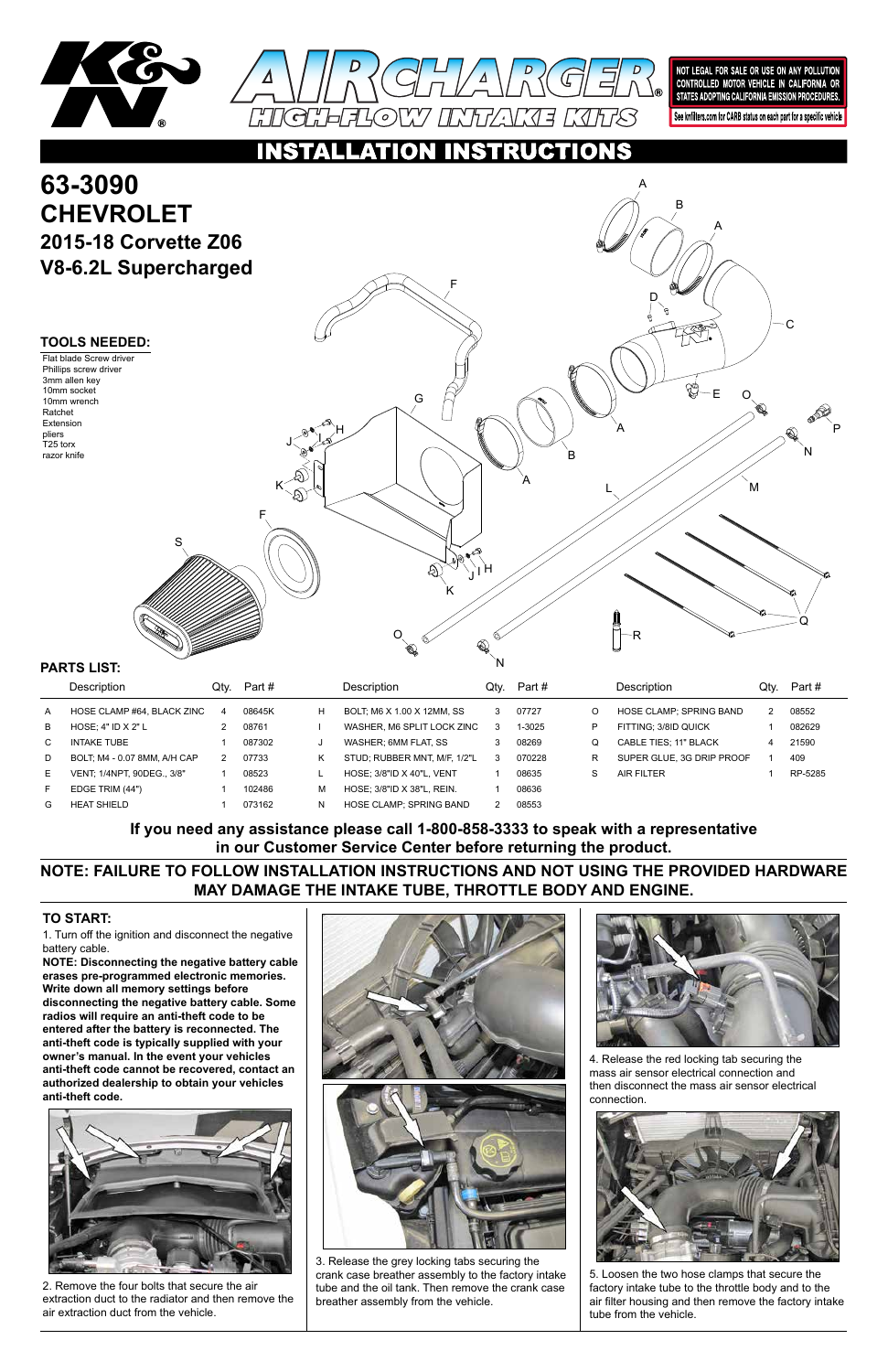# **Continued INSTALLATION INSTRUCTIONS**



6. Loosen the two screws that secure the mass air sensor housing the air filter housing and then remove the housing and factory air filter.



7. Remove the two bolts that secure the air filter housing to the inner fender and then remove the housing from the vehicle.



8. Remove the air filter housing mounting stud from the inner fender.





9. Assemble the coolant hose (08636), spring clamp and quick disconnect fitting as shown and then install the other spring clamp 1.5" from the open end of the hose as shown.



**NOTE: Slip joint pliers can used to collapse the clamps for installation.**



10. **WARNING: Be sure the engine is completely cool before proceeding with this step!** Release the blue locking tap securing the factory coolant hose to the expansion tank and then disconnect the hose from the tank.

**NOTE: Be sure to collect any coolant that may escape from the tank and hose.**

11. Using a razor knife, cut the plastic hose at the TEE fitting as shown. Separate the hose from the TEE fitting.

**NOTE: be careful cutting the plastic hose so as not to cut to deep. It may be beneficial to make several shallow passes while cutting to prevent cutting into the TEE fitting. Be sure to capture any lost coolant that may escape from the hose or TEE fitting.**



12. Install the previously assembled coolant hose assembly onto the expansion tank and then route it to the TEE fitting. Install hose onto the TEE fitting and secure with the provided spring clamp. Use the provided tie wraps to secure the hose where shown.



13. Release the spring clamp securing the coolant hose from the thermostat housing to the TEE fitting and then disconnect the hose from the TEE fitting. **NOTE: Be sure to collect any coolant that is lost.**



14. Cut 2" from the coolant hose and reinstall it onto the fitting and secure with the factory spring clamp.



15. Install the three provided rubber mounted studs onto the air filter housing mounting locations as shown.



16. Cut the provided edge trim into two sections, one section will be 27" long and the other section will be 16" long.



17. Install the 16" long edge trim into the hole of the heat shield and install the 27" long section around the edge of the heat shield as shown.

**NOTE: Use the provided super glue on the ends of the edge trim to hold it down.**



18. Set the air filter into the heat shield and then install the coupling hose (08761) onto the filter and secure with the provided hose clamp.



19. Install the heat shield/filter assembly onto the rubber mounted studs installed during step #13 and secure with the provided hardware.



20. Install the provided coupling hose (08761) onto the throttle body and secure with the provided hose clamp.